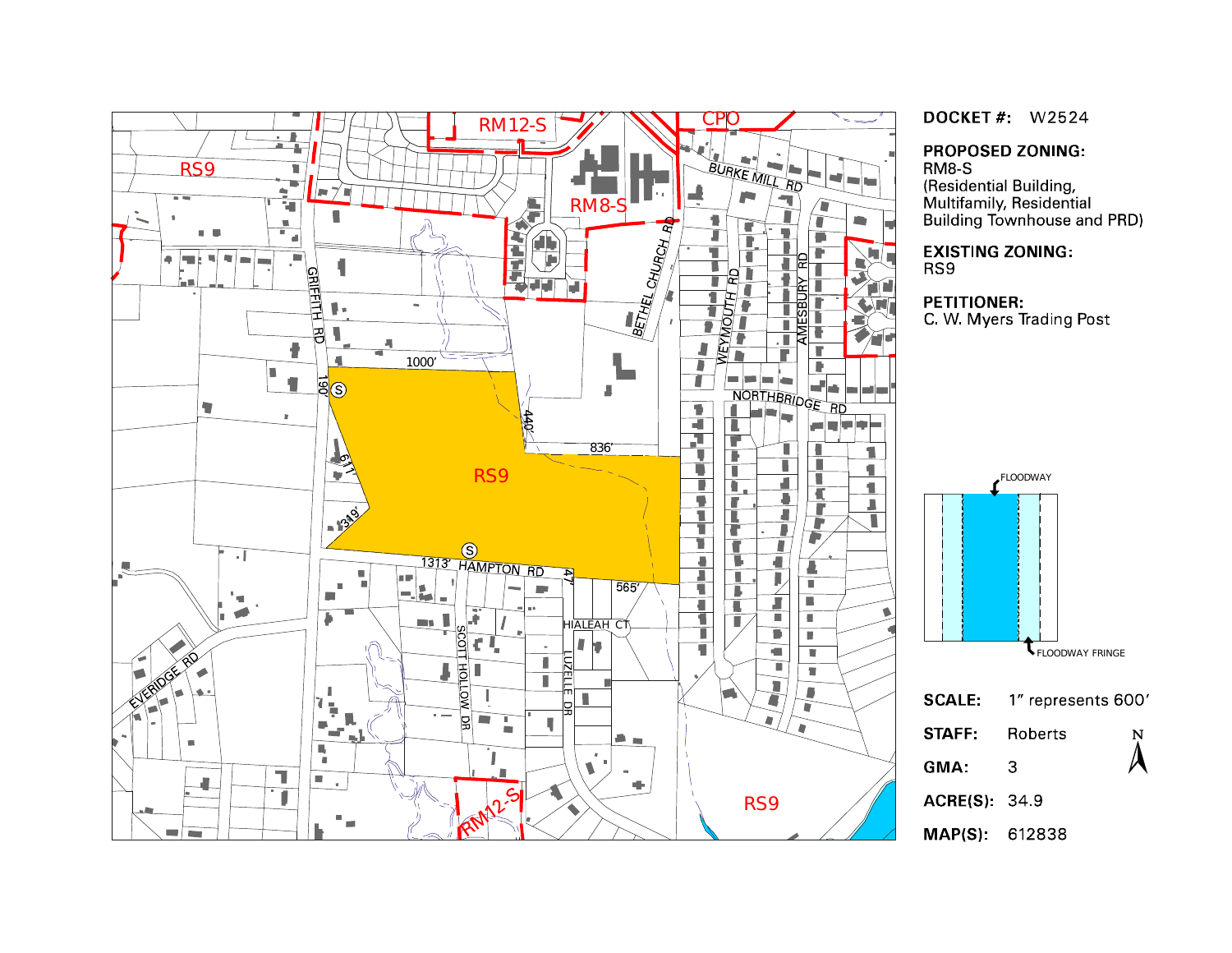January 23, 2002

C. W. Myers Trading Post, Inc. c/o W. Stew Myers 2718 Liberty Street North Winston-Salem, NC 27105

RE: ZONING DOCKET W-2524

Dear Mr. Myers:

The attached report of the Planning Board to the Board of Aldermen is sent to you at the request of the Aldermen. You will be notified by the City Secretary's Office of the date on which the Aldermen will hear this petition.

Sincerely,

A. Paul Norby, AICP Director of Planning

pc: City Secretary's Office, P.O. Box 2511, Winston-Salem, NC 27102 Henry H. Isaacson, 101 West Friendly Avenue, Suite 400, Greensboro, NC 27401 James Jones, 1641 Jonestown Road, Winston-Salem, NC 27103 Dana Wooten, 2350 Bethel Church Road, 27103 Barnes Daniels, 2728 Winslow Lane, Winston-Salem, NC Charlie Wall, 2630 Weymouth Road, Winston-Salem, NC 27103 Randy Connellee, 155 Hampton Road, Winston-Salem, NC 27103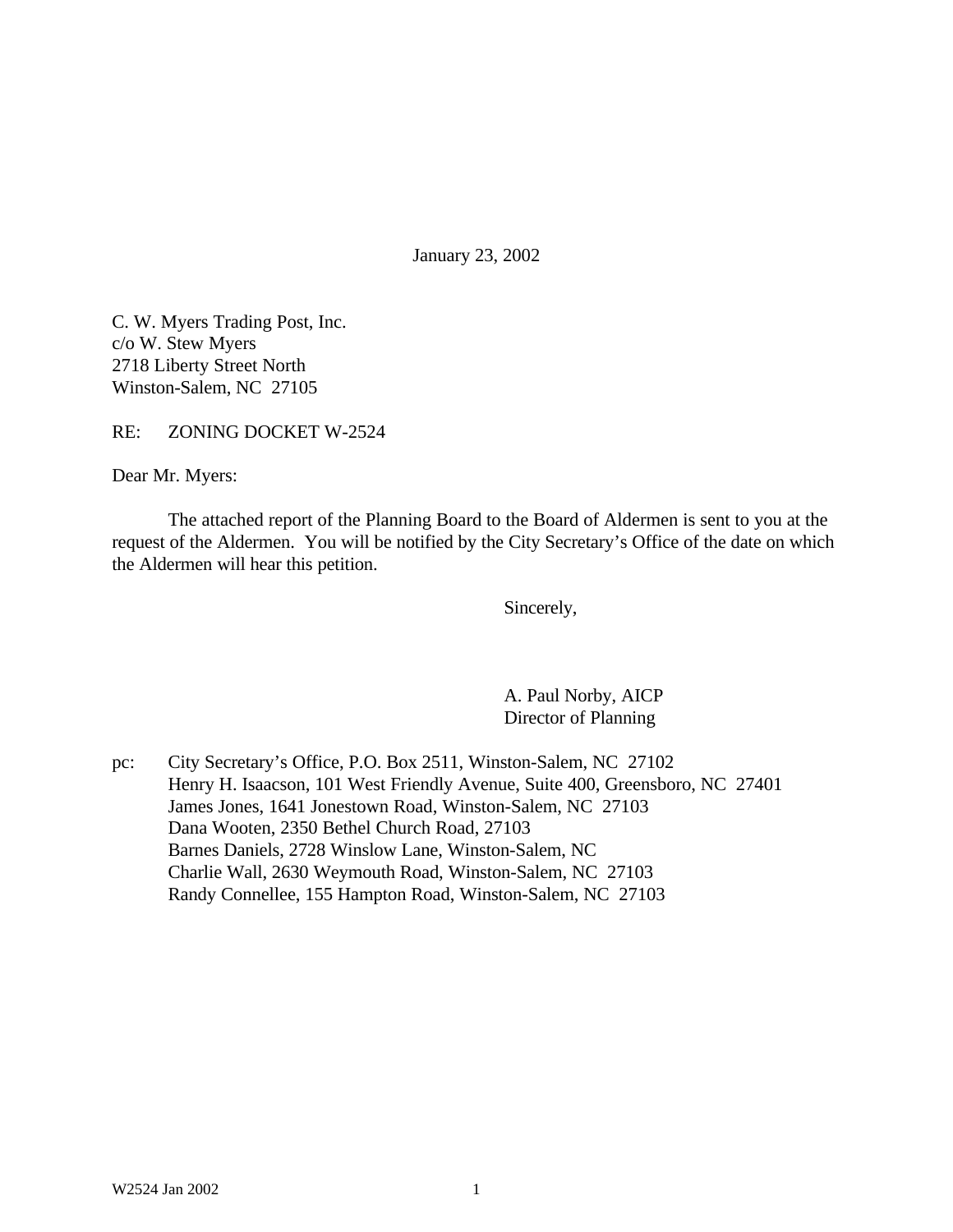# **ACTION REQUEST FORM**

**DATE**: January 23, 2002 **TO**: The Honorable Mayor and Board of Aldermen **FROM**: A. Paul Norby, AICP, Director of Planning

# **BOARD ACTION REQUEST**:

Request for Public Hearing on Zoning Petition of C. W. Myers Trading Post, Inc.

## **SUMMARY OF INFORMATION**:

Zoning map amendment of C. W. Myers Trading Post, Inc. from RS-9 to RM-8-S (Planned Residential Development): property is located on the east side of Griffith Road and north side of Hampton Road (Zoning Docket W-2524).

# **PLANNING BOARD ACTION**:

| <b>MOTION ON PETITION: APPROVAL</b> |                                          |
|-------------------------------------|------------------------------------------|
| <b>FOR:</b>                         | AVANT, BOST, CLARK, DOYLE, KING, POWELL, |
|                                     | <b>SNELGROVE</b>                         |
| <b>AGAINST:</b>                     | NORWOOD, SCHROEDER                       |
| <b>SITE PLAN ACTION:</b>            | <b>CONFORMS</b>                          |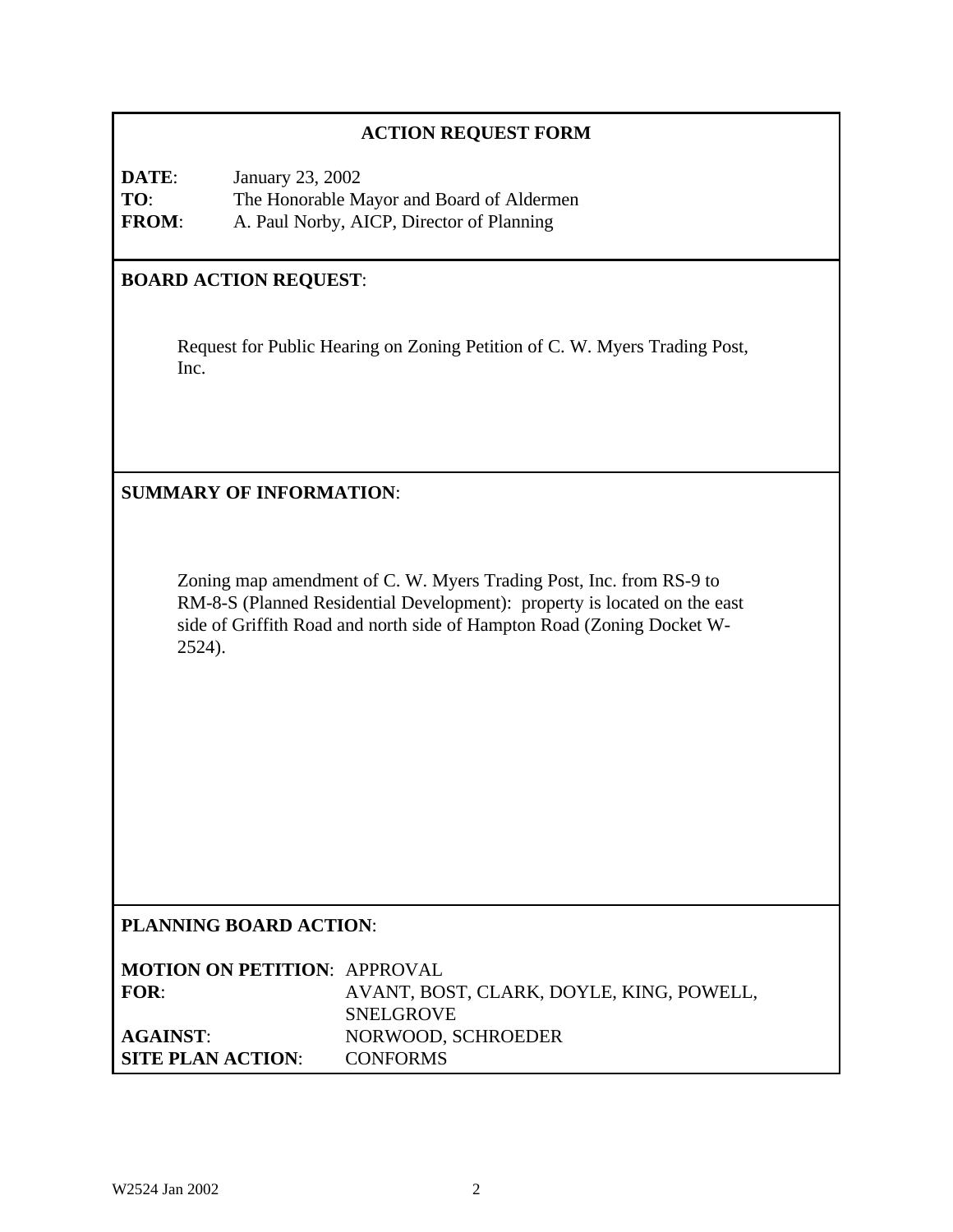#### CITY ORDINANCE - SPECIAL USE

Zoning Petition of C. W. Myers Trading Post, Inc., Docket W-2524

AN ORDINANCE AMENDING THE WINSTON-SALEM CITY ZONING ORDINANCE AND THE OFFICIAL ZONING MAP OF THE CITY OF WINSTON-SALEM, N.C.

\_\_\_\_\_\_\_\_\_\_\_\_\_\_\_\_\_\_\_\_\_\_\_\_\_\_\_\_\_\_\_\_\_

BE IT ORDAINED by the Board of Aldermen of the City of Winston-Salem as follows: Section 1. The Winston-Salem City Zoning Ordinance and the Official Zoning Map of the City of Winston-Salem, N.C. are hereby amended by changing from RS-9 to RM-8-S (Planned

Residential Development) the zoning classification of the following described property:

Tax Block 39343, Tax Lot 2D

Section 2. This Ordinance is adopted after approval of the site plan entitled Hampton

Commons and identified as Attachment "A" of the Special Use District Permit issued by the

Board of Aldermen the \_\_\_\_\_\_\_ day of \_\_\_\_\_\_\_\_\_\_\_\_\_\_\_\_\_, to C. W. Myers Trading Post,

Inc.

Section 3. The Board of Aldermen hereby directs the issuance of a Special Use District Permit pursuant to the Zoning Ordinance of the *Unified Development Ordinances* for a development to be known as Hampton Commons. Said Special Use District Permit and site plan with associated documents are attached hereto and incorporated herein.

Section 4. This Ordinance shall be effective from and after its adoption.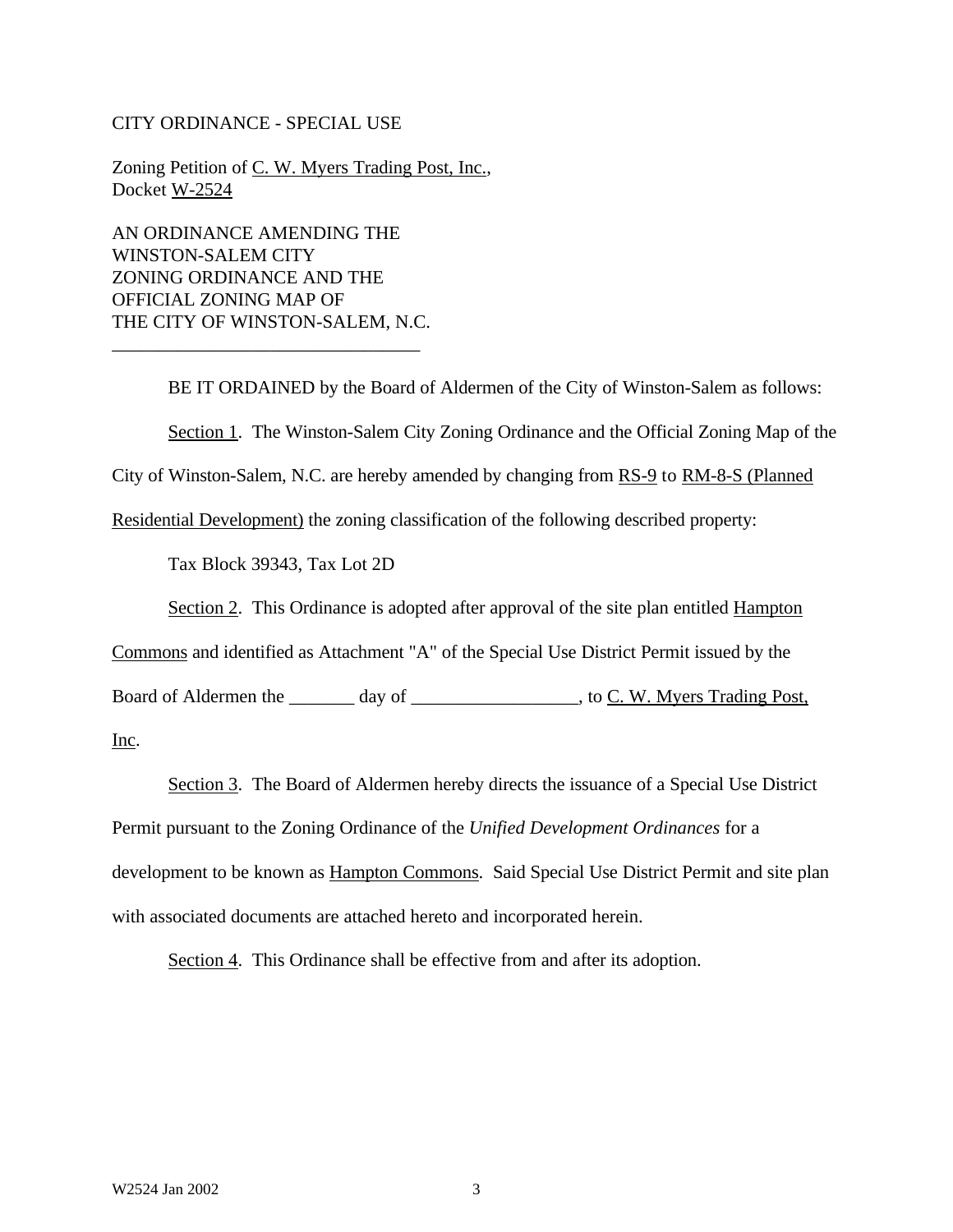### CITY - SPECIAL USE DISTRICT PERMIT

### SPECIAL USE DISTRICT PERMIT

Issued by the Board of Aldermen

of the City of Winston-Salem

The Board of Aldermen of the City of Winston-Salem issues a Special Use District Permit

for the site shown on the site plan map included in this zoning petition of  $C$ . W. Myers Trading

Post, Inc., (Zoning Docket W-2524). The site shall be developed in accordance with the plan

approved by the Board and bearing the inscription: "Attachment A, Special Use District Permit

for RM-8-S (Planned Residential Development), approved by the Winston-Salem Board of

Aldermen the \_\_\_\_\_\_ day of \_\_\_\_\_\_\_\_\_\_\_\_\_\_\_\_\_\_\_\_, 20\_\_\_\_\_" and signed, provided the

property is developed in accordance with requirements of the RM-8-S zoning district of the

Zoning Ordinance of the *Unified Development Ordinances*, the Erosion Control Ordinance, and

other applicable laws, and the following additional conditions be met:

#### C **PRIOR TO THE ISSUANCE OF GRADING PERMITS**

- a. Limits of grading as shown on the approved site plan shall be flagged in the field.
- b. Developer shall have a storm water management study submitted for review by the Public Works Department of the City of Winston-Salem. As volunteered by the petitioner, any storm water outfall will be located so that the outflow will be directed into the existing stream on the property, not onto any adjoining property.
- c. Developer shall obtain water quality approval for stream disturbances from the Department of Environment and Natural Resources if required by the Erosion Control Officer.
- d. Any retaining wall greater than five (5) feet in height shall be designed and sealed by a Registered Professional Engineer.

## PRIOR TO THE ISSUANCE OF BUILDING PERMITS

- a. On site fire hydrant locations shall be approved by the City Fire Department in writing to the Inspections Division.
- b. Developer shall record a final plat in the office of the Register of Deeds. Final plat shall show tentative building locations and all access and utility easements.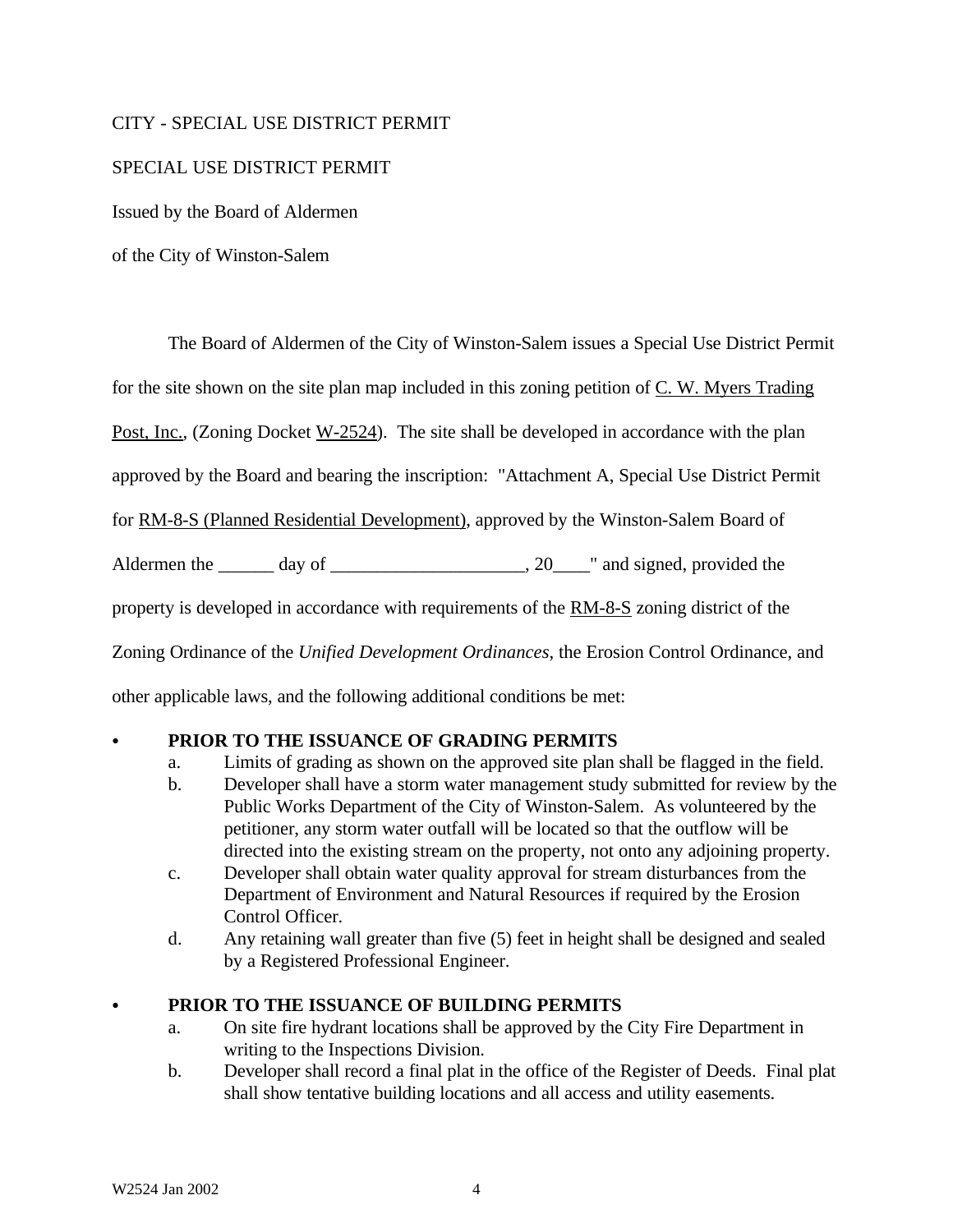c. Final plat shall include the dedication of right-of-way along Griffith Road to Winston-Salem DOT specifications.

# C **PRIOR TO THE ISSUANCE OF OCCUPANCY PERMITS**

- a. All required storm water management devices shall be installed.
- b. Developer shall install road improvements on Griffith Road as required by the Winston-Salem Department of Transportation.
- c. Install public fire hydrants in accordance with the City Fire Department and Utilities Department.
- d. Developer shall install sidewalks as shown on the approved Preliminary Site Plan to the specification of the City of Winston-Salem Public Works Department.

# C **ADDITIONAL CONDITIONS VOLUNTEERED BY PETITIONER**

- a. All homes shall be offered for sale to the public in accordance with the definition for "Townhouse" as defined in the UDO.
- b. There shall be a maximum of two hundred forty-one (241) units.
- c. There shall be no trash compactor and no dumpster located on the property other than for the purpose of collecting and removing construction debris, unless required by the local jurisdiction.
- d. Building construction shall consist of wood frame material with brick accents. (refer to attached Exhibit A)
- e. No building shall exceed two stories in height as viewed from the front of the building (refer to attached Exhibit A)
- f. In accordance with UDO Section 3-11.1 all outdoor lighting shall be so shielded and oriented as to cast no direct light onto adjacent property.
- g. Private street lights shall be of "neo-traditional design" (refer to attached Exhibit B)
- h. Developer will provide sidewalks along all internal streets upon which buildings front and along one side of all other internal streets as shown on the approved site plan.
- i. Developer shall provide three inch (3") caliper large variety deciduous "street trees", as defined in UDO Section 3-4.10(A), a maximum of approximately sixty feet (60') apart along all connecting ("through") internal streets upon which there are no parking bays and in each peninsula in parking bays.
- j. Developer shall provide a thirty foot (30') landscape buffer between the proposed development and the tree (3) existing single family lots along Griffith Road at double the required (Type II Bufferyard) planting rate.
- k.. Developer shall establish a an undisturbed preservation area at the northeast corner of the property, consisting of approximately four (4) acres, in which no buildings or streets shall be constructed as shown on the approved site plan. Underground utility connections and storm drainage out-falls shall be allowed in this area as required.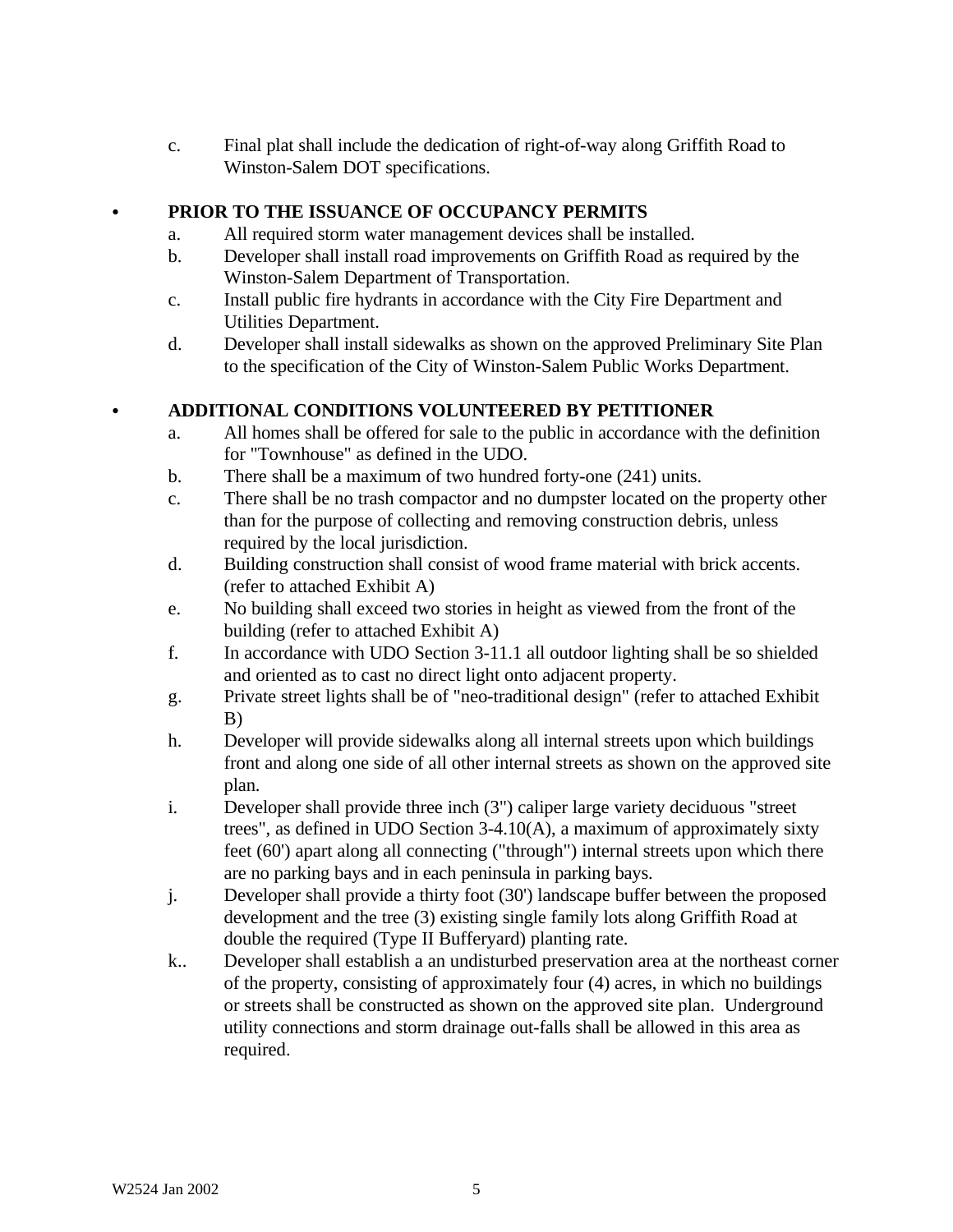- l. Developer shall construct a maximum of three (3) site access driveways from Hampton Road and one (1) from Griffith Road as shown on the approved site plan.
- m. Along the property's frontage on Griffith Road and Hampton Road, Developer shall dedicate such property, as necessary, to provide a thirty foot (30') right-ofway from the existing centerlines. Developer shall provide street improvements, thirteen feet (13') from centerline, along these frontages in conformance with Winston-Salem DOT standards and requirements in effect as of the date of this application.
- n. Developer shall provide a pool amenity to be located near the Griffith Road entrance prior to issuance of occupancy permits for the last building in the development.
- o. Subject to the approval of the Public Works Department of the City of Winston-Salem, the developer shall construct a five foot (5') wide sidewalk along the property's Hampton Road and Griffith Road frontages. Said improvements shall be completed prior to the issuance of occupancy permits for the last building in the development.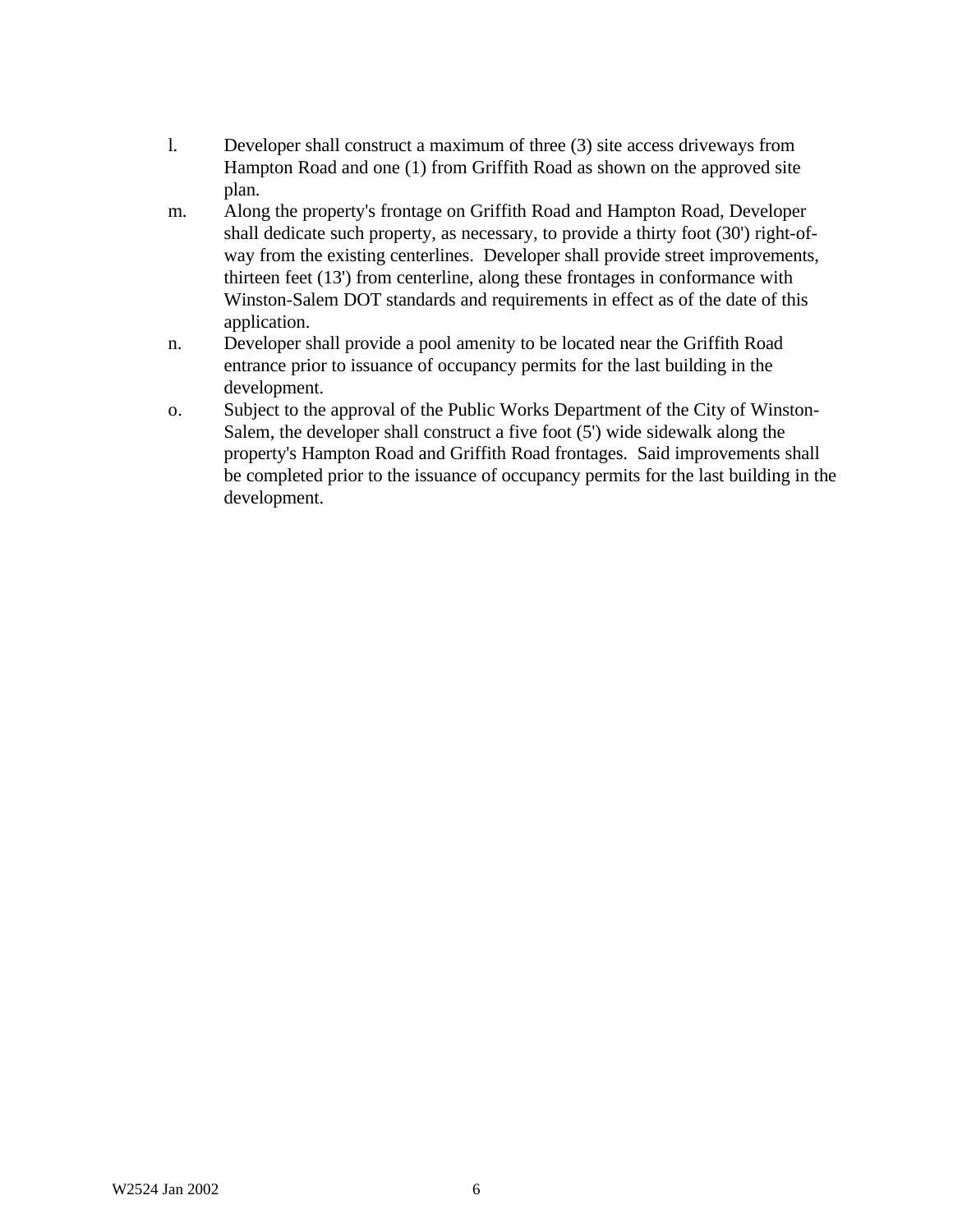### **ZONING STAFF REPORT**

**DOCKET #** W-2524 **STAFF:** Gary Roberts

Petitioner(s): C. W. Myers Trading Post, Inc. Ownership: Same

#### **REQUEST**

From: RS-9 Residential Single Family District; minimum lot size 9,000 square feet To: RM-8-S Residential Multifamily District; maximum density 8 units/acre (Planned Residential Development)

Both general and special use district zoning were discussed with the applicant(s) who decided to pursue the zoning as requested.

Acreage: 34.89 acres

#### **LOCATION**

Street: East side of Griffith Road and north side of Hampton Road Jurisdiction: City of Winston-Salem. Ward: South.

#### **SITE PLAN**

Proposed Use: 241 unit townhouse development. Building Height: 33.5 feet, two stories. Density: Seven dwelling units per acre. Parking: Required: 484 spaces; proposed: 553 spaces. Bufferyard Requirements: Type II bufferyard adjacent to RS-9. Vehicular Use Landscaping Standards Requirements: UDO standards apply.

#### **PROPERTY SITE/IMMEDIATE AREA**

Existing Structures on Site: Site is currently undeveloped. Adjacent Uses:

| North -     | Single family residence zoned RS-9.                         |
|-------------|-------------------------------------------------------------|
| Northeast - | Bethel Methodist Church and associated cemetery zoned RS-9. |
| East -      | Single family residences zoned RS-9.                        |
| South -     | Single family residences and vacant lots zoned RS-9.        |
| West -      | Single family residences zoned RS-9.                        |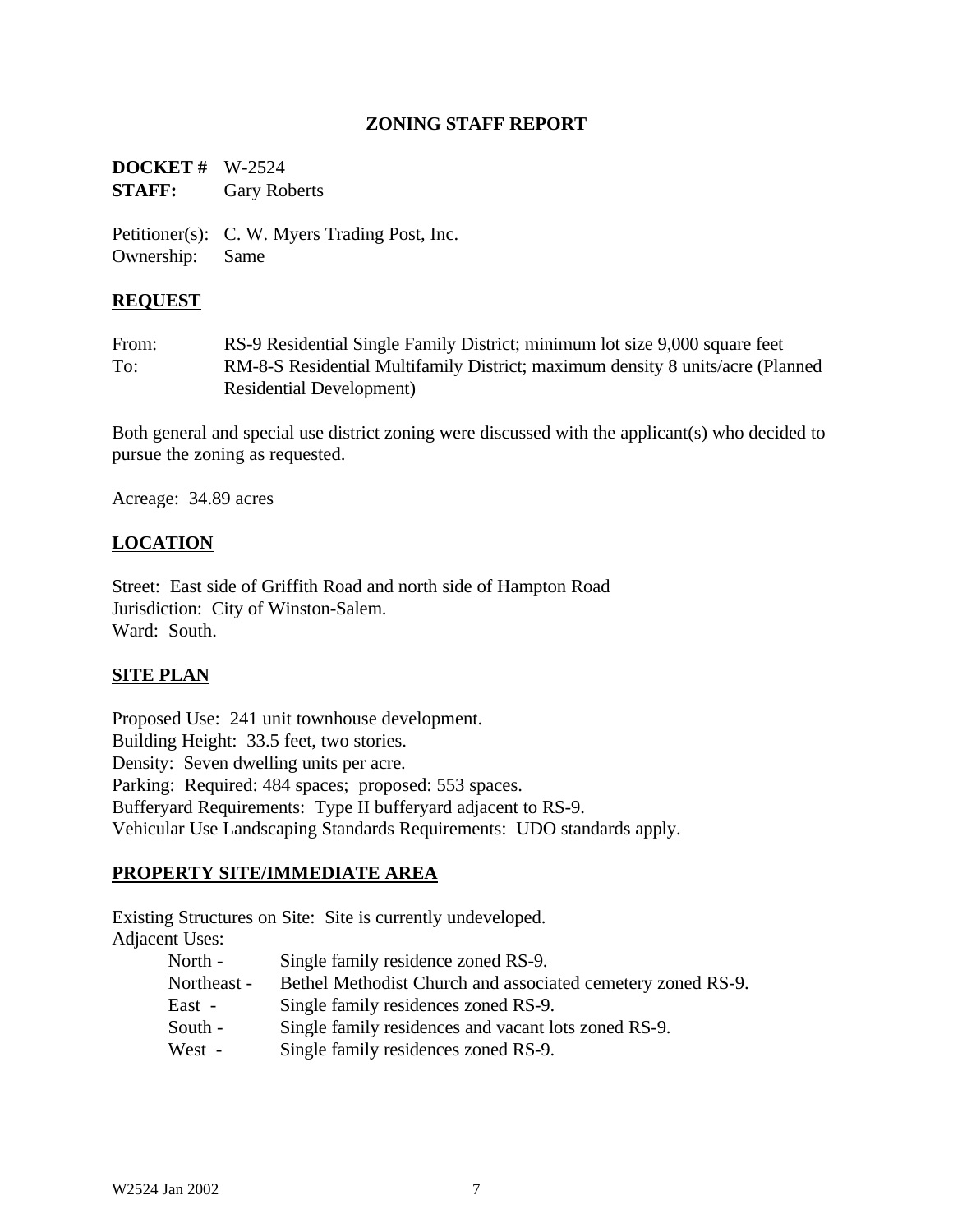#### **GENERAL AREA**

Character/Maintenance: Well maintained single family homes on large lots. Development Pace: Slow.

### **PHYSICAL FEATURES/ENVIRONMENTAL REVIEW**

- Impact on Existing Features: Removal of vegetation and grading on approximately 85% of the site.
- Topography: The topography ranges from a height of 860' in the northwest portion of the site to 736' in the southeast portion of the site. There are some steep slopes (20%-30%) in the north central portion of the site (adjacent to the creek). All of the site drains to a drainage swale running from the north towards to southeast, where it exits the property and drains into Salem Creek.

Streams: A tributary to Salem Creek.

Vegetation/habitat: Mixture of open field and woodlands.

Wetlands: There are none according to the National Wetlands Inventory and the Forsyth County Soil Surveys located in the CCPB offices. However, the applicant has indicated some on the site plan. The wetlands indicated are in an area that is to remain undisturbed throughout construction.

Water Supply Watershed: Site is not within the boundaries of a water supply watershed.

Compliance with Federal/State requirements for wetland/stream protection: May need a Section 404 permit from the Army Corp of Engineers and a Wetlands/401 Certification from the North Carolina Department of Environment and Natural Resources, Division of Water Quality for any work within self-described wetlands. Per UDO, the developer is responsible for securing all necessary State and/or Federal permits.

## **TRANSPORTATION**

Direct Access to Site: Hampton Road; Griffith Road.

Street Classification: Hampton Road - local; Griffith Road- minor thoroughfare.

Average Daily Traffic Count/Estimated Capacity at Level of Service D (Vehicles per Day):

Griffith Road between Burke Mill Road and Kimmel Drive Ext =  $4,300 / 16,100$ 

Trip Generation/Existing Zoning: RS-9

34.9 x 43,560/9,000 = 168 units x 9.57 (SFR Trip Rate) = 1,607 trips per day

Trip Generation/Proposed Zoning: RM-8-S

242 units x 5.86 (Townhome Trip Rate) =  $1,418$  trips per day

Connectivity of street network: Excellent internal and external connectivity.

Sidewalks: None existing along Griffith or Hampton Roads. Proposed for interior streets.

Transit: Route 18, along Griffith and Burke Mill Roads.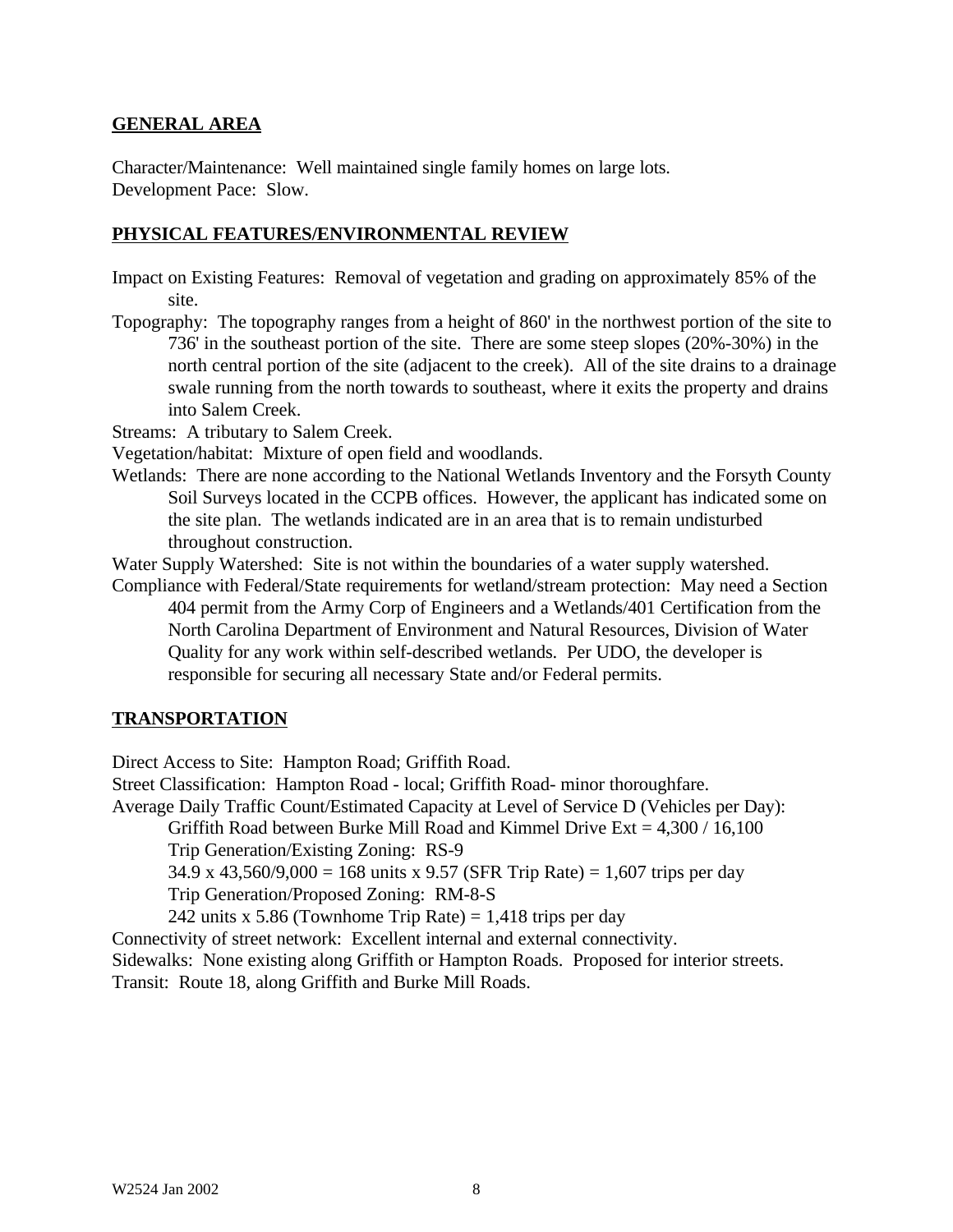# **HISTORY**

Relevant Zoning Cases:

- 1. W-2505; RS-9 to RM-S (Child Day Care Center); denied December 17, 2001; adjoining western border of current site; 0.54 acre; Planning Board and staff recommended denial.
- 2. W-2381; RS-9 to RM-8-S (Residential Building, Multifamily); approved May 1, 2000; east side of Griffith Road south of Emsley Street; 1,100 feet south of current site; 39.34 acres; Planning Board and staff recommended approval.
- 3. W-2119; RS-9 to RM-8-S (Residential Building, Multifamily); withdrawn February 3, 1997; portion of current site; 14.73 acres; Planning Board recommended denial, staff recommended approval.
- 4. W-2091; RS-9 to LO; approved October 7, 1996; east side of Griffith Road, north of Griffith Plaza Drive; 0.97 acre; Planning Board and staff recommended approval.

# **CONFORMITY TO PLANS**

GMP Area (*Legacy*): Suburban Neighborhoods.

Relevant Comprehensive Plan Recommendation(s): *Legacy* has as one of its goals to increase infill development within the municipal services area. Infill will reduce pressure for greenfield development on the suburban fringe and make the most efficient use of infrastructure (sewer, water, roads) and services already paid for by taxpayers. Infill development should be designed to be compatible with surrounding development so that it strengthens existing neighborhoods. *Legacy* also calls for a mix of housing types and affordability within neighborhoods.

Area Plan/Development Guide: *South Stratford Road Development Guide* (adopted in 1989). Relevant Development Guide Recommendation(s): Subject property should be developed as a

low density (0 to 5 units/acre) residential area. The proposed project exceeds the recommended density of the area plan.

## **ANALYSIS**

The current petition is a request to rezone a 34.89 tract located on the northeast quadrant of Griffith Road and Hampton Road from RS-9 to RM-8-S (Planned Residential Development). The proposal would allow for the construction of a 241 unit townhouse development on a site which is currently undeveloped. The subject property fronts on Griffith Road for approximately 200 feet and along Hampton Road for approximately 1,320 feet. The surrounding properties consist of large lot, single family residences and a church to the northeast, all zoned RS-9.

The site plan calls for public streets to enter the property off of Griffith Road and in three separate locations off of Hampton Road. Within the site is an interconnecting network of public streets and private drives with only three dead ends. The streetscape is proposed to consist of sidewalks and large variety street trees within a planting strip along both sides of all travelways. The requested street width is 24 feet with standard vertical curbing rather than rolled or valley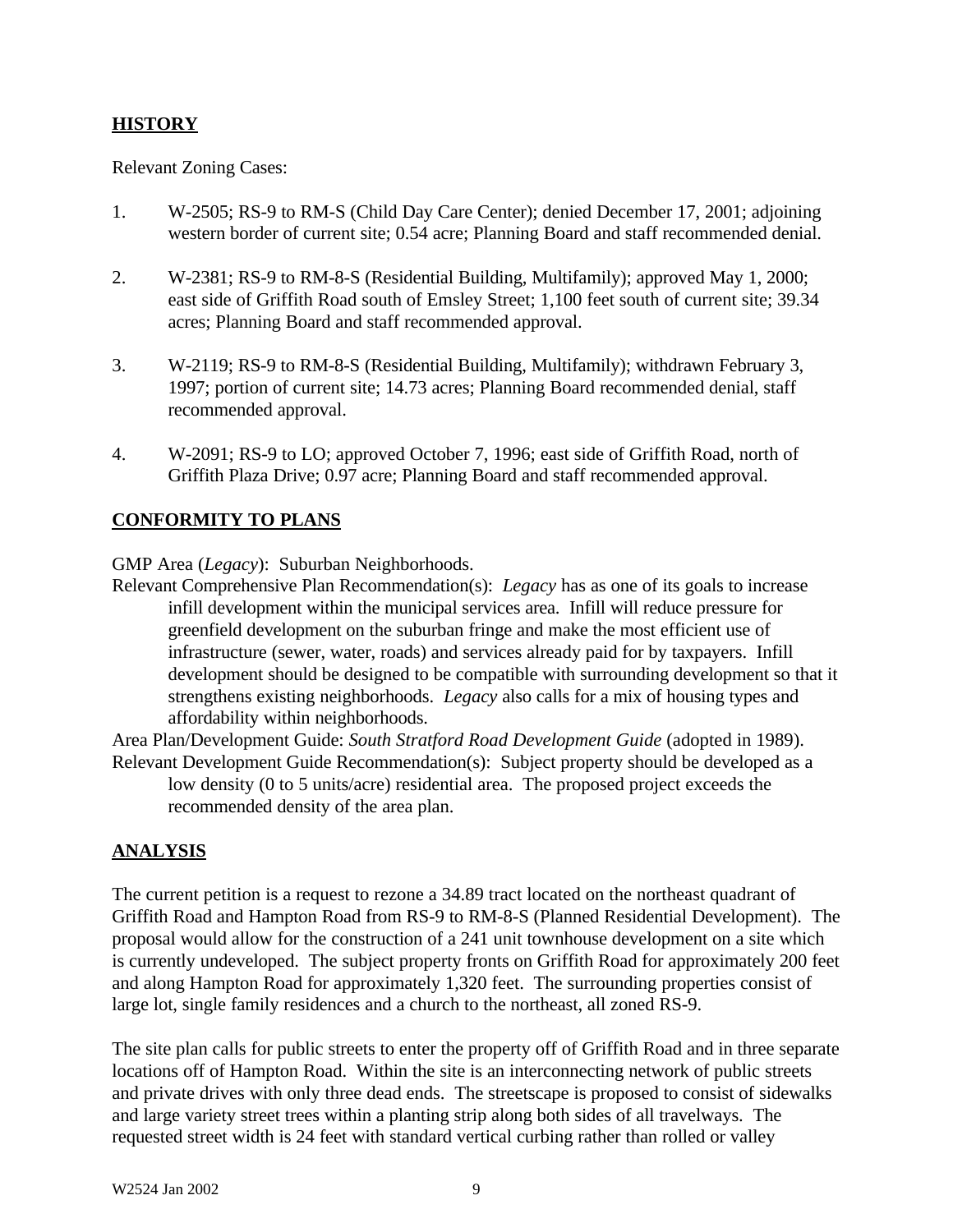curbing. Two building types are proposed with one utilizing front loaded single garages and the other a combination of angled on street parking and head end parking for some units in a more conventional parking lot type layout.

During the November 8, 2001 Planning Board meeting, an adjoining rezoning petition (W-2505), was recommended for denial. One of the initial concerns regarding this request was the visibility issue of the proposed driveway location in relation to a significant change in vertical elevation immediately north of the site. The developer for the current petition voluntarily submitted a traffic study which addressed the proposed street connection onto Griffith Road. The study noted, and City DOT staff have confirmed, that said connection will not constitute a traffic hazard as it will be no more than 70 feet from the crest of the hill. This will allow motorists visibility over the hill in both directions.

The proposed development does include many "neo-traditional" design elements which when combined, can result in a much stronger sense of place. However, the *South Stratford Road Development Guide* recommends the subject property be developed in a low density residential fashion with a maximum density of five units per acre. The current request is for a density of seven units per acre. In consistent support of the development guide, staff recommends denial of the petition.

# **FINDINGS**

- 1. *Legacy* recommends a mix of housing types and advocates infill development which is designed to be compatible with existing development.
- 2. The *South Stratford Road Development Guide* recommends that the subject property be developed as a low density (0 to 5 units/acre) residential area. The proposed project exceeds the recommended density of the area plan.
- 3. The surrounding development pattern is one of low density residential.
- 4. Staff recommends retaining the existing RS-9 zoning.

# **STAFF RECOMMENDATION**

## Zoning: **DENIAL**.

Site Plan: Staff certifies that **the site plan meets all code requirements**, and recommends the following conditions:

## PRIOR TO THE ISSUANCE OF GRADING PERMITS

- a. Limits of grading as shown on the approved site plan shall be flagged in the field.
- b. Developer shall have a storm water management study submitted for review by the Public Works Department of the City of Winston-Salem.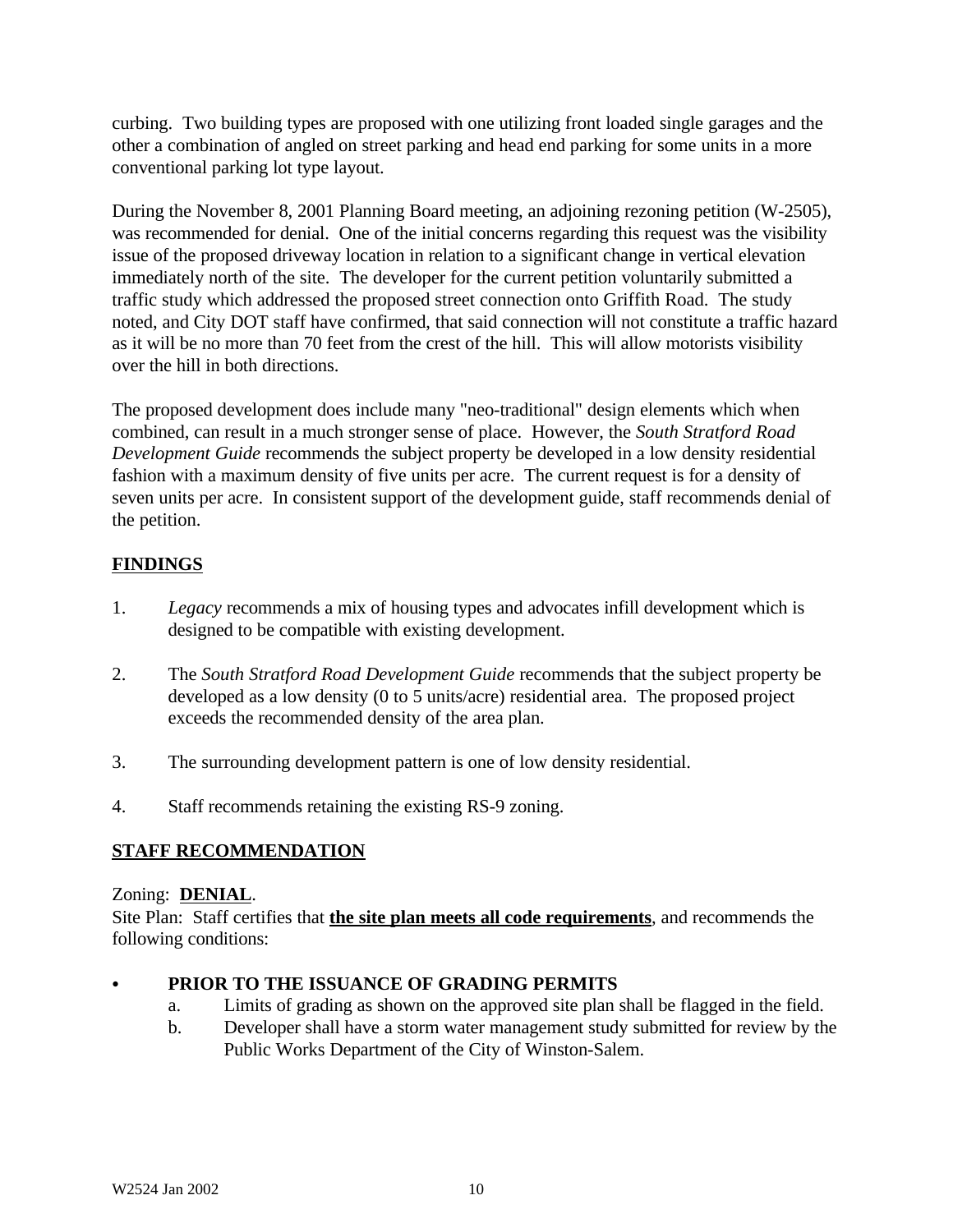- c. Developer shall obtain water quality approval for stream disturbances from the Department of Environment and Natural Resources if required by the Erosion Control Officer.
- d. Any retaining wall greater than five (5) feet in height shall be designed and sealed by a Registered Professional Engineer.

# PRIOR TO THE ISSUANCE OF BUILDING PERMITS

- a. On site fire hydrant locations shall be approved by the City Fire Department in writing to the Inspections Division.
- b. Developer shall record a final plat in the office of the Register of Deeds. Final plat shall show tentative building locations and all access and utility easements.
- c. Final plat shall include the dedication of right-of-way along Griffith Road to Winston-Salem DOT specifications.

# C **PRIOR TO THE ISSUANCE OF OCCUPANCY PERMITS**

- a. All required storm water management devices shall be installed.
- b. Developer shall install road improvements on Griffith Road as required by the Winston-Salem Department of Transportation.
- c. Install public fire hydrants in accordance with the City Fire Department and Utilities Department.
- d. Developer shall install sidewalks as shown on the approved Preliminary Site Plan to the specification of the City of Winston-Salem Public Works Department.

## C **OTHER REQUIREMENTS**

- a. One monument sign is permitted along Griffith Road. Sign shall be limited to a monument type with a maximum height of five (5) feet and a maximum copy area of eighteen (18) square feet.
- b. All building architecture shall substantially comply with the building materials and design as volunteered by the developer in attached "Exhibit A"
- c. As volunteered by the developer all street trees as shown on the approved site plan shall be of the "large variety" as specified under Section 3-4.10 of the UDO.

Gary Roberts presented the staff report.

# **PUBLIC HEARING**

#### FOR:

Henry Isaacson, 101 W. Friendly Avenue, Greensboro, NC 27401 Attorney representing Portrait Homes. Submitted and reviewed modified conditions. These townhomes have proven very attractive. While staff has recommended denial, it is based on the 1989 *South Stratford Road Development Guide*.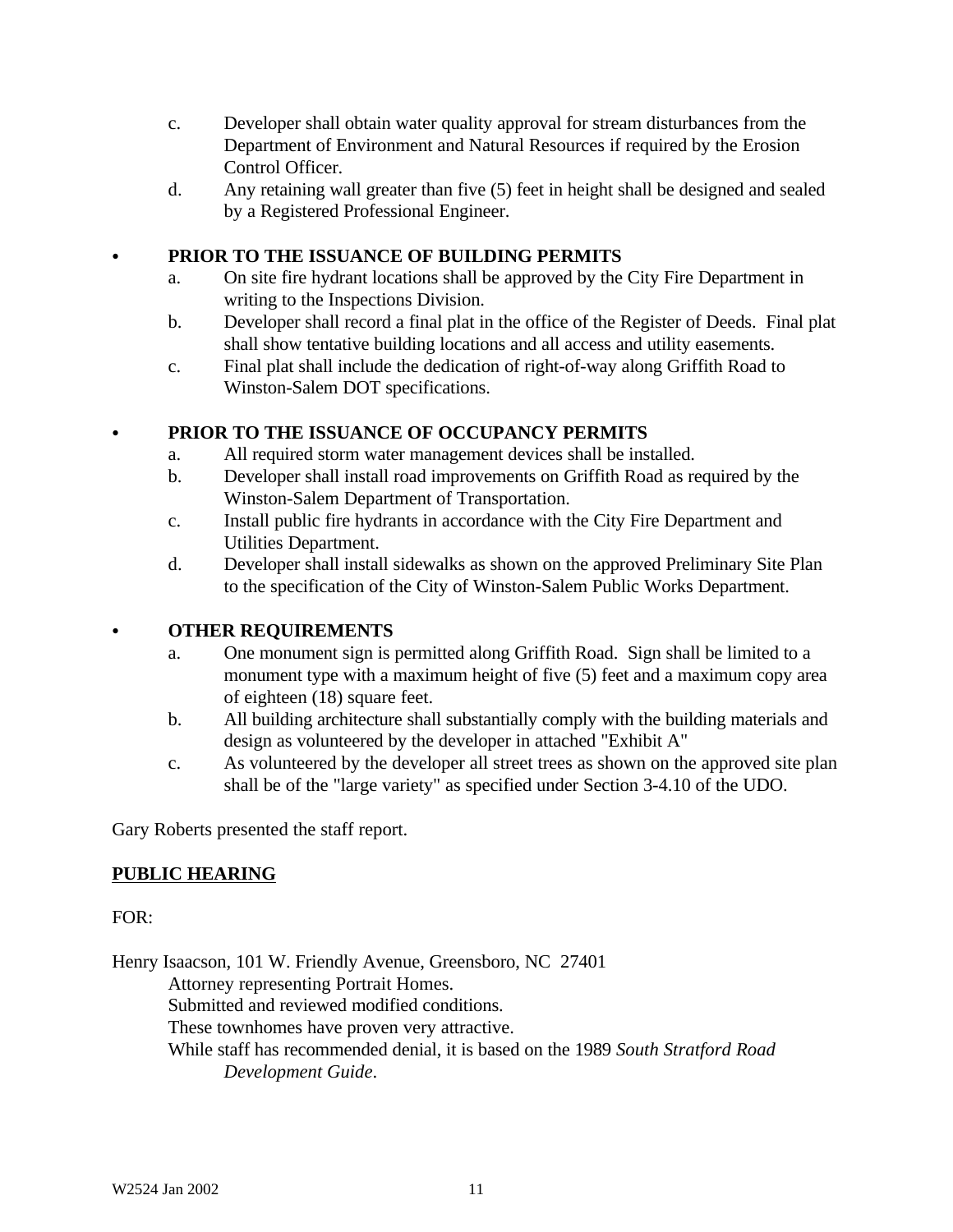Traffic, schools, and storm water runoff drive density. As far as traffic is concerned, this would provide lower traffic generation than currently allowed. As far as schools are concerned, history of these townhomes in other districts indicates that about 13% of the homes have school-age children, so they won't dramatically impact schools. In terms of storm water runoff, we are committed to providing adequate storm water runoff control.

Legacy seems to support this request (gave several specific examples).

The 1989 *South Stratford Road Development Guide* is a guide.

There's excellent connectivity of streets in this development.

When a good development comes along, fits into the vision of Legacy, and compliments the area, that development should get the green light.

Submitted letter and petition supporting this request.

James Jones, 1641 Jonestown Road, Winston-Salem, NC 27103

- I'm a member of the church adjoining this site. We think this would be a great enhancement to our community. We need some of these attractive things in the South Ward.
- The *South Stratford Road Development Guide* was done in 1989. A lot has changed. The church has been here since 1814. We believe this is a good development.

Dana Wooten, 2350 Bethel Church Road, 27103

Pastor of Bethel United Methodist Church.

Have attended the meetings about this request. Many of our church members live in this area. We feel this would be a good addition to our community and ask that you approved this.

#### AGAINST:

Barnes Daniels, 2728 Winslow Lane, Winston-Salem, NC

I live about a mile from Griffith Road/Burke Mill Road intersection.

My main concern is safety at this intersection.

- I'd like to hear more of a plan for this intersection. What is "contributing to needed improvements"?
- Is there any connectivity to Mountainbrook? I've heard recently that you're supposed to have connectivity.

Is this in the path of the dreamland Pope Road extension?

Charlie Wall, 2630 Weymouth Road, Winston-Salem, NC 27103

I got my letter about this case last week. I've lived here 17 years. No one has contacted me to see how I feel about this, even though my property adjoins this site.

You seem to care more about the dead people than about me living next door to this side. There's a ravine here and the runoff is going into the ravine

My biggest concern is hearing you tell the Board that you've met with us when I didn't know about any meeting until two days ago. I had a class and couldn't attend that meeting.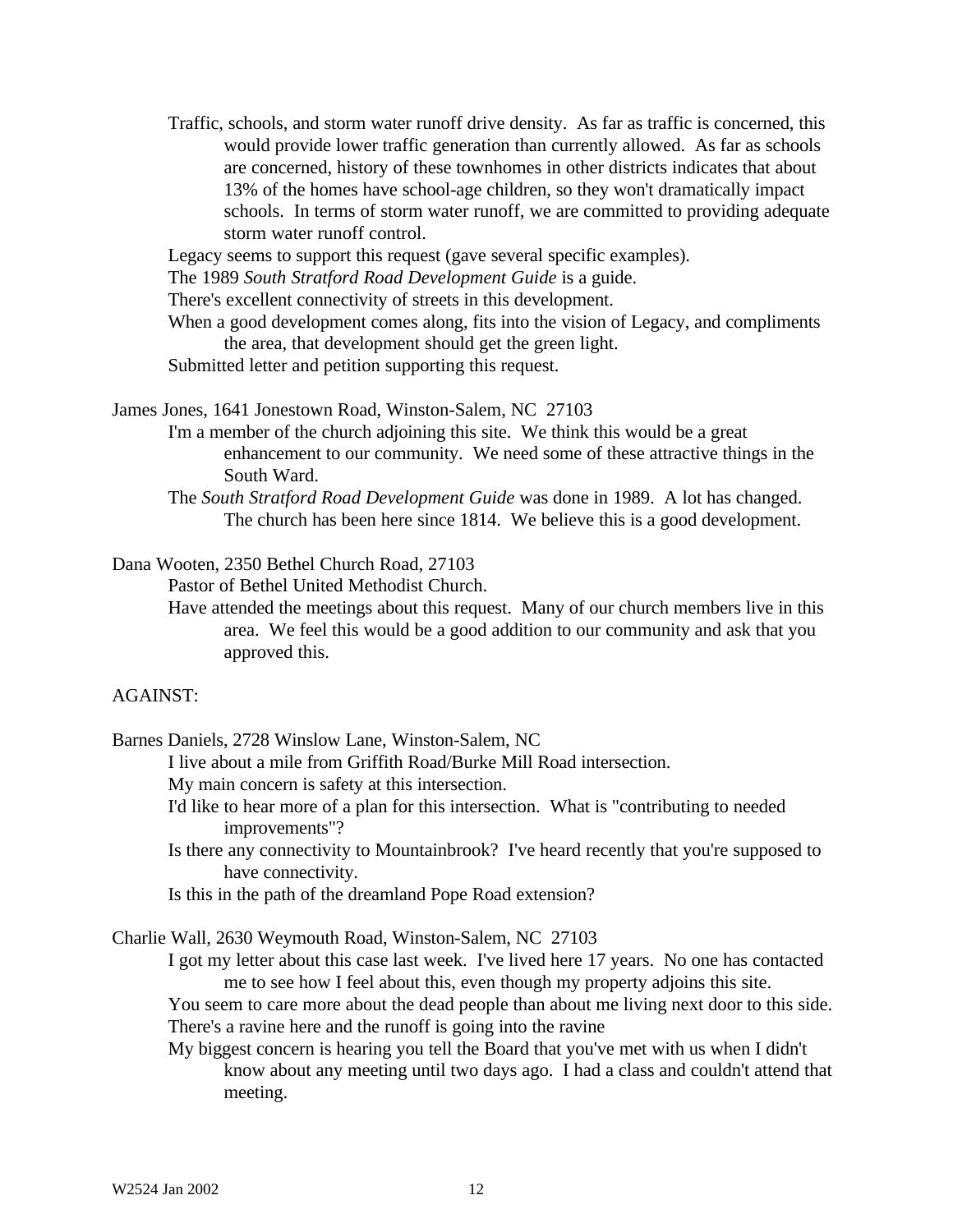Randy Connellee, 155 Hampton Road, Winston-Salem, NC 27103

I bought this house a little while ago. I am totally against this request. I have two small children and there are numerous small children in the neighborhood. Our neighbors are literally cows.

I would not like to lose any of my ground as far as the expansion of the road.

#### **WORK SESSION**:

During discussion by the Planning Board, the following points were made:

- 1. The first meeting at Bethel Church was for members of the church; the second meeting was for all adjoining property owners (as listed in the Planning Board office). We did ask people to notify their neighbors.
- 2. Steve Snelgrove noted to Board members that the Board has frequently continued a case when they would like to see more communication between neighbors and developers.
- 3. John Bost I think the affordability of these townhouses should be considered.
- 4. Jimmy Norwood These are townhomes and therefore could eventually be apartments.
- 5. Kerry Avant Society has changed since 1989, *Legacy* has come into play, and I don't think there's any question that if the area plan were done today, it would be different. It may still limit this area to five, but a lot has changed.
- 6. Kerry Avant I would remind the neighborhood that this property could be developed under the current zoning and have a much more significant impact on the neighborhood. To have a very good plan could be a significant benefit to the neighborhood.
- 7. Phil Doyle The site plan has a lot of neat things that we don't normally see. A lot of time has been spent on the neighborhood concept internal to the site plan. The area plan is older than both *Legacy* and it's predecessor, *Vision 2005*. The off-site improvements this far off the site is a great benefit.
- 8. Kerry Avant Townhouse form of housing is very popular housing today. They aren't constructed the same way they were fifteen years ago. We need to embrace all types of housing in this community. It seems like every time the conversation comes around to it, the concern is that they could be rental.